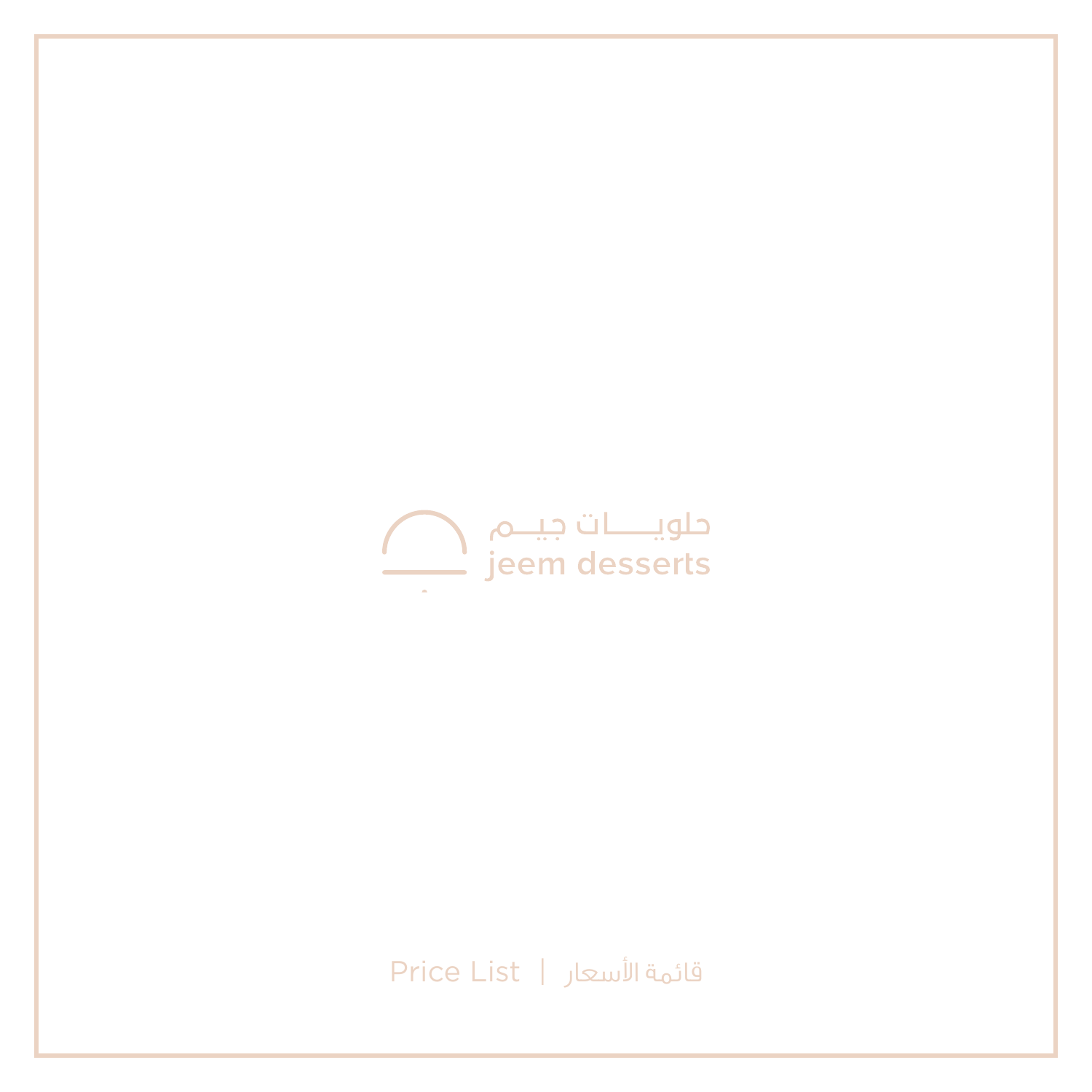Be it a wedding, a baby shower, a corporate gala, or a private function, Al Jawaher Reception and Convention Centre's awardwinning chefs and team of experts have carefully tailored a selection of giveaway-perfect desserts, customizable to your events' theme.

Mix and match, pick and pack, and give your guests something sweet to talk about.

"Jeem Desserts" is our gift to you, and the final touch you need for a delightful celebration.

لأننـا فـي مركــز الجواهــر للمناسـبات والمؤتمــرات نسـعى لأن نـكمّــل أســعـد لحظاتكــم بخدماتنــا ومنتجاتنــا المتنوعــة، جــاءت «حلويــات جيــم» لتضفــي بتشــكيلتها لمســة متجــددة علــى أي احتفــال أو مناســبة.

يشــتمل هــذا الكتيــب علــى قوائــم ألشــهى أنــواع حلويــات التوزيعــات، التــي قــام فريــق طهاتنــا المتخصــص والحائــز علــى جوائــز عالميــة بتطويرهــا بأعلــى المعاييــر وأشــهى الوصفــات لتناســب جميــع األذواق.

نتـرك لكـم اختيـار األلـوان والنكهـات التـي تناسـب تصاميم احتفاالتكـم، ونتطلع دائمـً إلـى إضفـاء البهجـة علـى أفراحكم.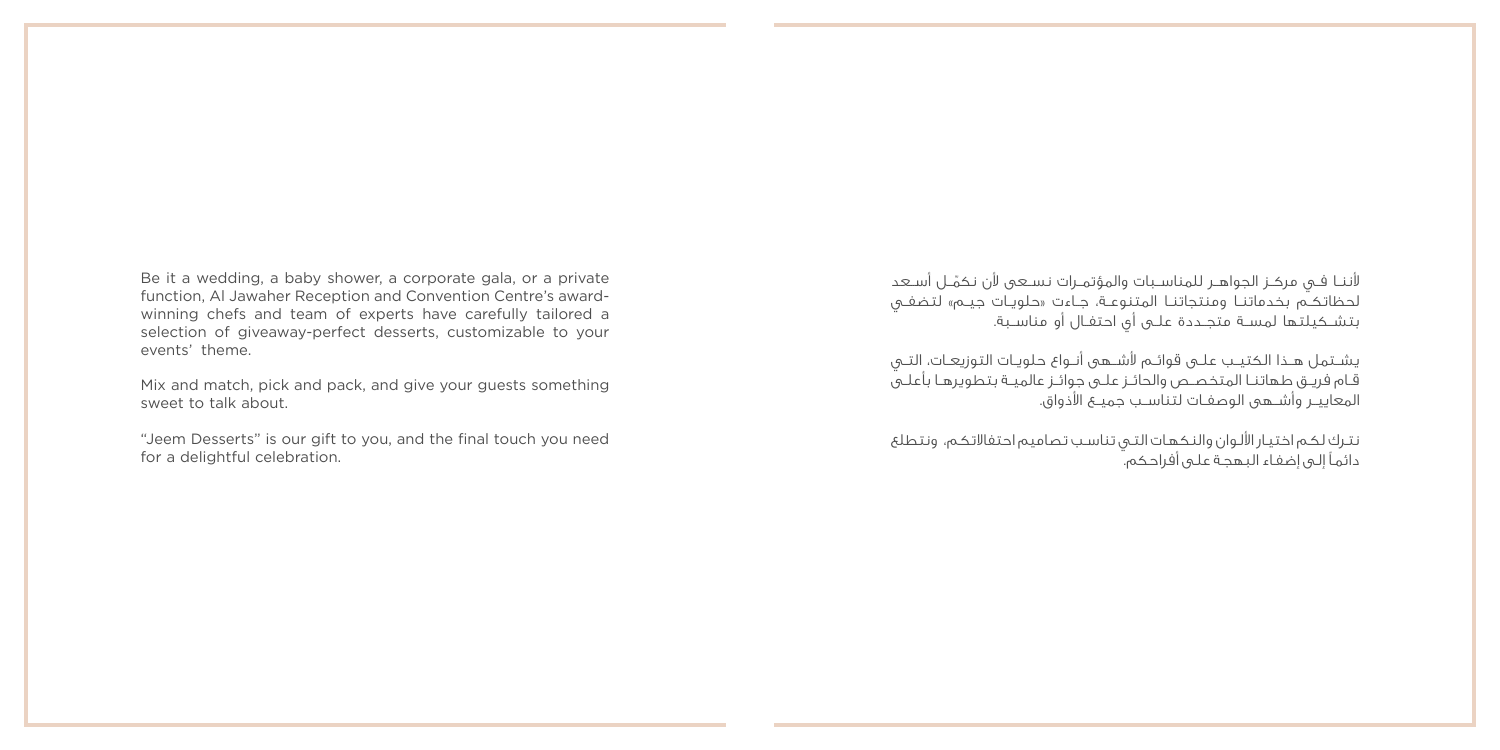# بونبون Bonbons



Coconut Chili 18 25 Mint & Dark Chocolate 18 25 Passion Fruit 18 25 Salted Caramel 18 25 Arabic Coffee 18 25 Dark Chocolate 18 25 جوز الهند وفلفل حار نعناع وشوكوالتة داكنة فاكهة الباشن كراميل مملح قهوة عربية شوكوالتة داكنة علبة / Box من 2 of علبة / Box من 4 of Price in AED exclusive of VAT للضريبة شامل غير بالدرهم السعر



Coconut Chili جوز الهند وفلفل حار

Arabic Coffee قهوة عربية



Color and effects may be customized upon request يمكن تغيير لون البونبون الخارجي حسب الطلب

Minimum order in pieces: 100

الكمية األدنى للطلب بالقطعة: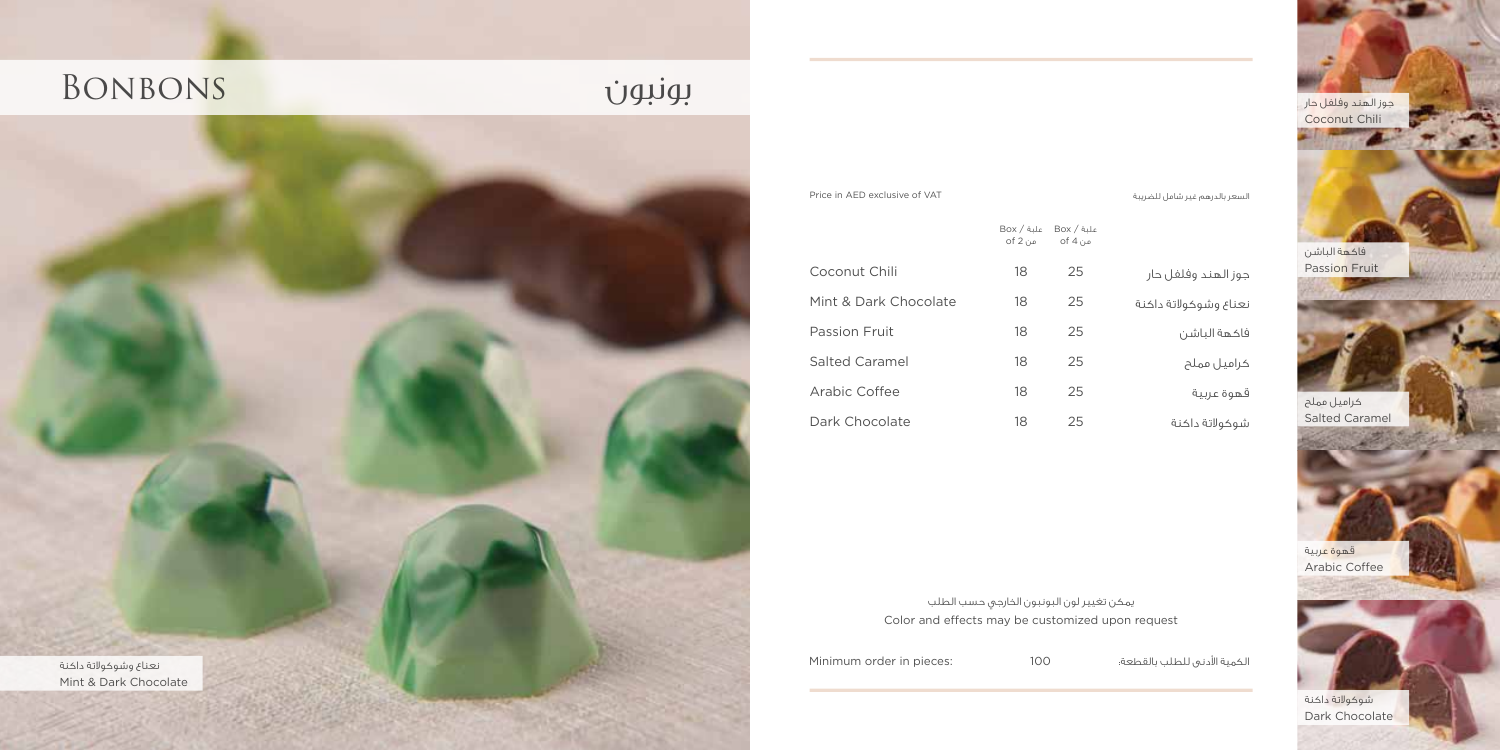# لفائف الشوكوالتة أعواد البسكوت اململح Pretzels

| Price in AFD exclusive of VAT |                             | السعر بالدرهم غبر شامل للضربية |
|-------------------------------|-----------------------------|--------------------------------|
|                               | Box / علية<br>من 25 - 20 of |                                |
| <b>Sprinkles</b>              | 50                          | رذاذ السكر                     |
| Nuts and Chocolate            | 50                          | مكسرات وشوكولاتة               |
| <b>Flowers Petals</b>         | 50                          | بتلات الورد                    |
| Chocolate Twirls              | 50                          | لفائف الشوكولاتة               |

Colors of chocolate coating may be customized upon request in combination with any of the designs listed above يمكن تغيير اللون الخارجي حسب الطلب مع اختيار أي من تصاميم التزيين المذكورة أعاله

الكمية األدنى للطلب بالعلب: 25 :boxes in order Minimum



Chocolate Twirls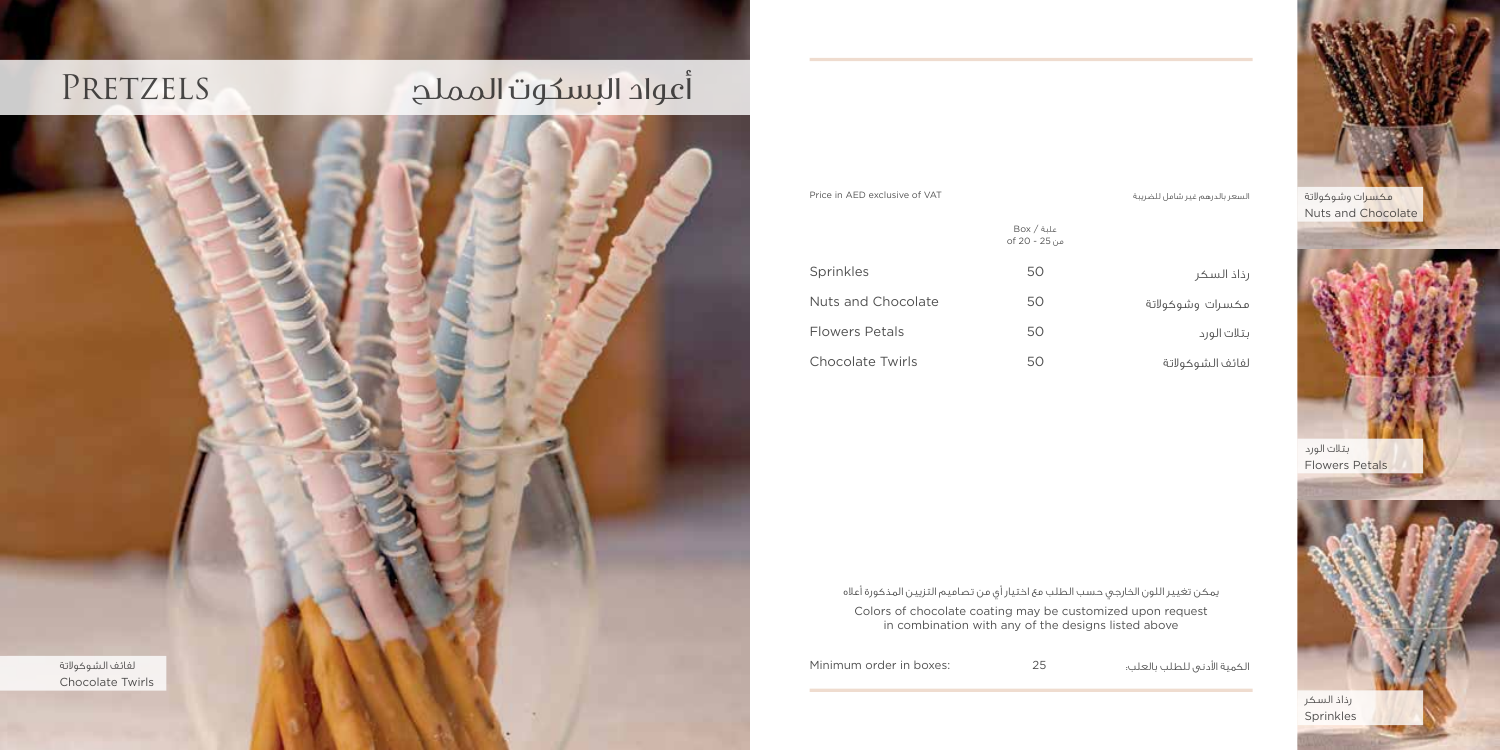# حبات التمر Bites Date



| Price in AED exclusive of VAT |    |                                     | لسعر بالدرهم غير شامل للضريبة |  |
|-------------------------------|----|-------------------------------------|-------------------------------|--|
|                               |    | Box / علية / Box<br>من of 4 من of 2 |                               |  |
| Almond                        | 15 | 22                                  | بوز                           |  |
| Rose                          | 15 | 22                                  | ورد                           |  |
| Coconut                       | 15 | 22                                  | جوز الهند                     |  |
| Salted                        | 15 | 22                                  | عملح                          |  |





Almond لوز

Coconut جوز الهند

Rose ورد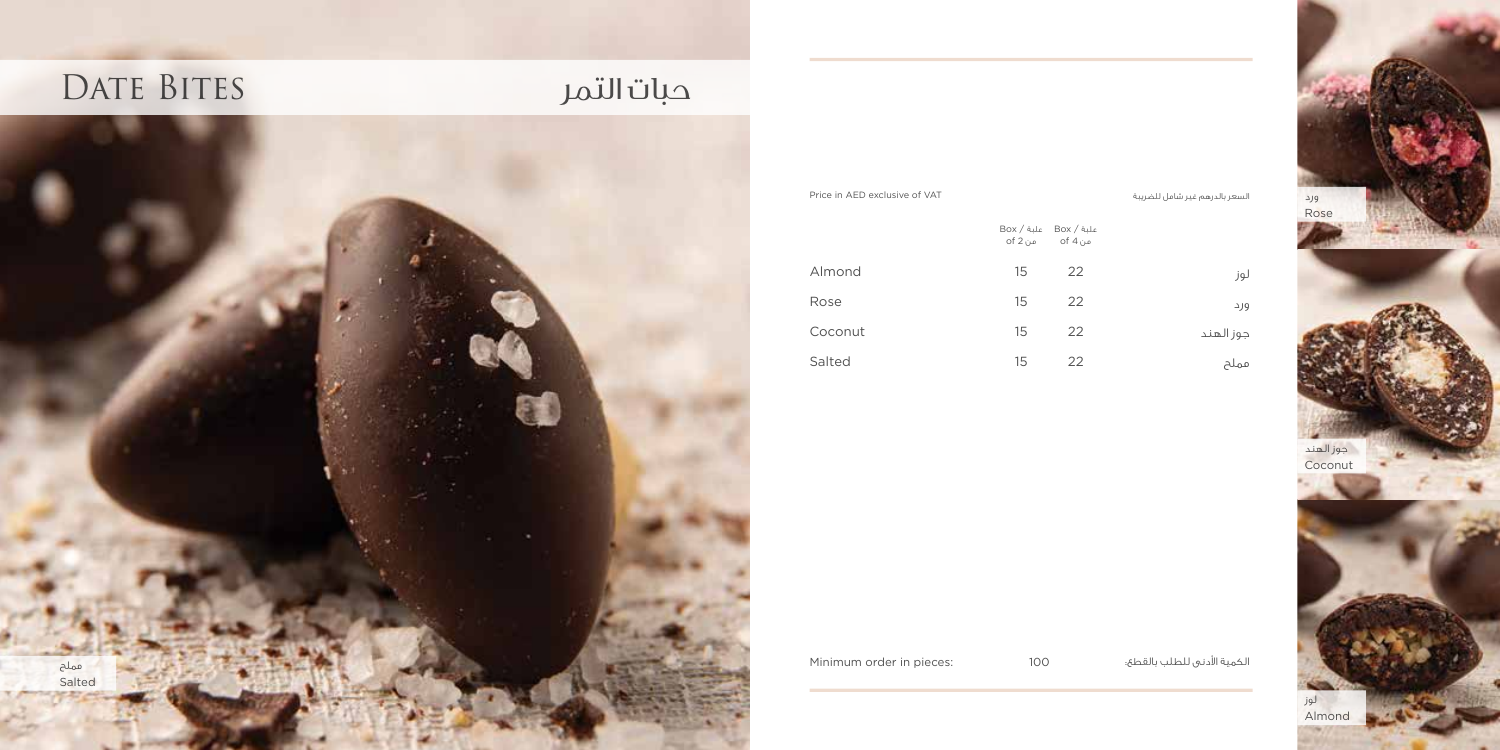# روكي رود محمد العالم ROCKY ROAD



| Price in AFD exclusive of VAT | کیس من / Bag of<br>100a<br>9 حيات تقريباً<br>approx. 9 pcs | السعر بالدرهم غير شامل للضريبة |
|-------------------------------|------------------------------------------------------------|--------------------------------|
| Classic                       | 20                                                         | كلاسىك                         |
| Peanut Butter                 | 20                                                         | زبدة الفول السودانى            |
| <b>Biscoff Lotus</b>          | 20                                                         | بيسكوف لوتيس                   |



الكمية األدنى للطلب باألكياس: 25 :bags in order Minimum

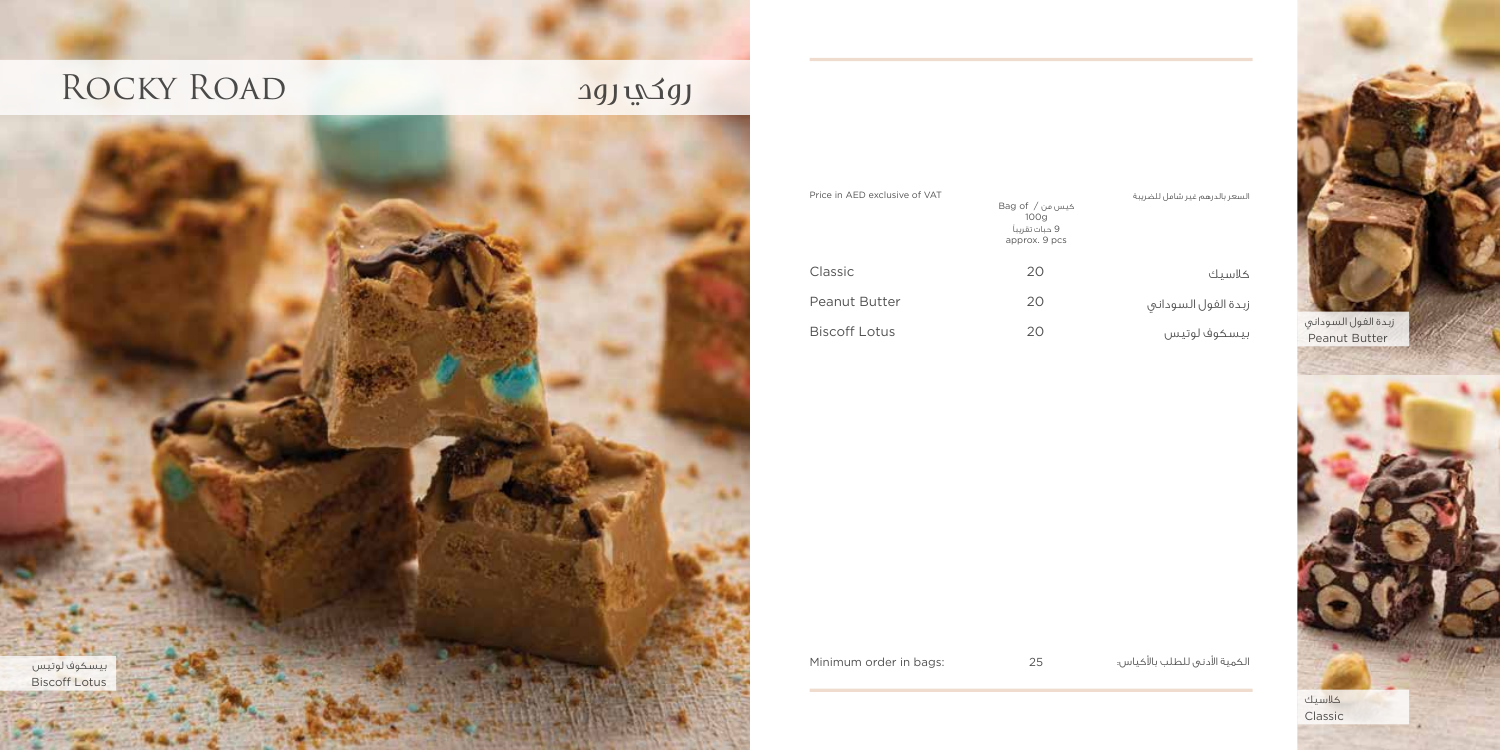# كرات الكعك Pops Cake



Coffee 7 Chocolate 7 Red Velvet 7 Pistachio 7 قهوة شوكوالتة ريد فيلفت فستق Price in AED exclusive of VAT للضريبة شامل غير بالدرهم السعر

Colors of chocolate coating may be customized upon request in combination with any of the designs listed above يمكن تغيير اللون الخارجي حسب الطلب مع اختيار أي من تصاميم التزيين المذكورة أعاله

الكمية األدنى للطلب بالقطعة: 25 :pieces in order Minimum



Sprinkles رذاذ السكر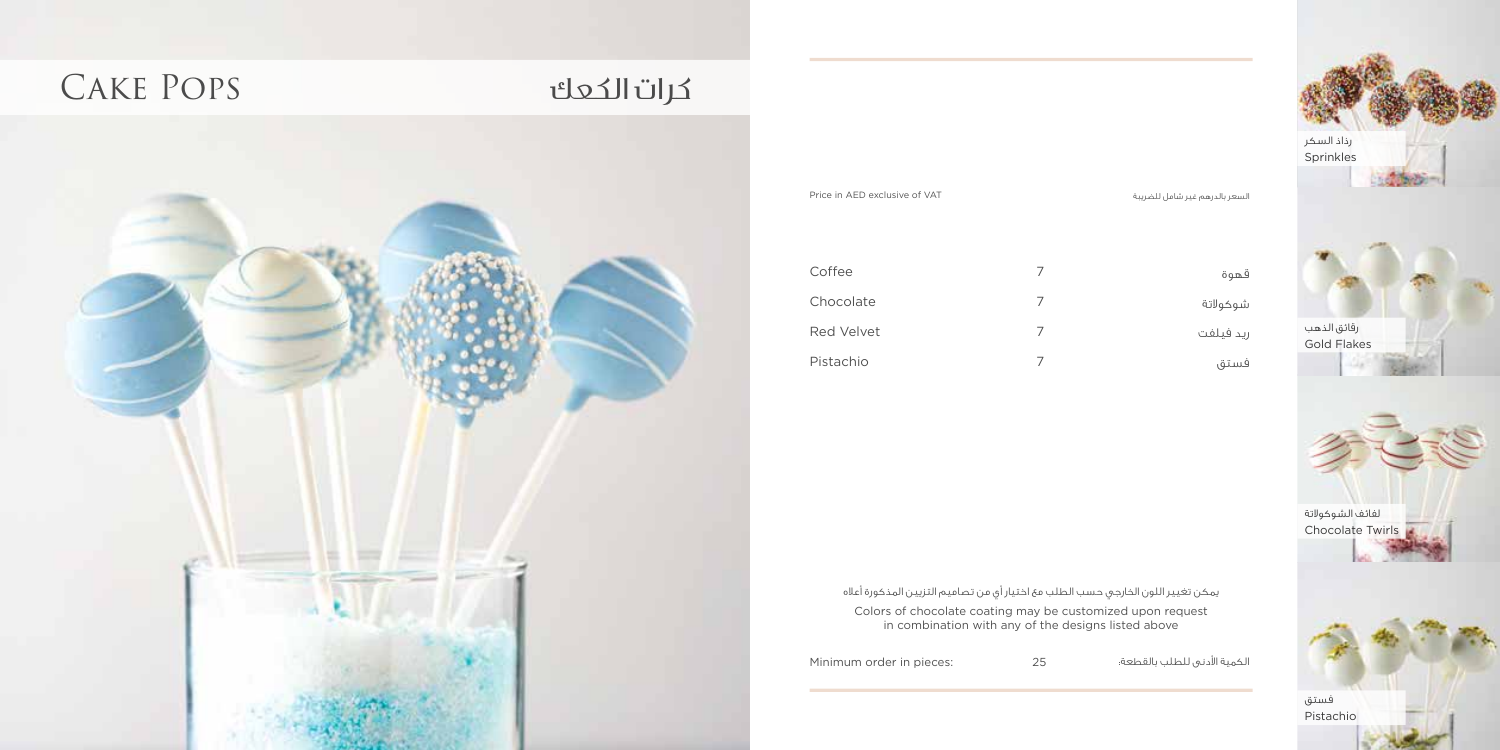# املاكرون Macarons



Price in AED exclusive of VAT للضريبة شامل غير بالدرهم السعر

|               | علية / Box<br>of 1 من | علية / Box<br>من of 6 |            |
|---------------|-----------------------|-----------------------|------------|
| Coconut       | 10                    | 36                    | جوز الهند  |
| Raspberry     | 10                    | 36                    | توت أحمر   |
| Arabic Coffee | 10                    | 36                    | قهوة عربية |
| Mango         | 10                    | 36                    | مانجو      |
| Chocolate     | 10                    | 36                    | شوكولاتة   |
| Pistachio     | 10                    | 36                    | فستق       |
| Vanilla       | 10                    | 36                    | فانىلا     |
| Banana        | 10                    | 36                    | موز        |

Colors of macarons may be customized upon request يمكن تغيير لون الماكرون الخارجي حسب الطلب

الكمية الأدنى للطلب بالقطعة: 100 Minimum order in pieces: الكمية الأدنى للطلب بالقطعة:

Banana موز

Coconut جوز الهند

Raspberry توت أحمر

Pistachio فستق

Chocolate شوكوالتة

.<br>Mango مانجو

Arabic Coffee قهوة عربية